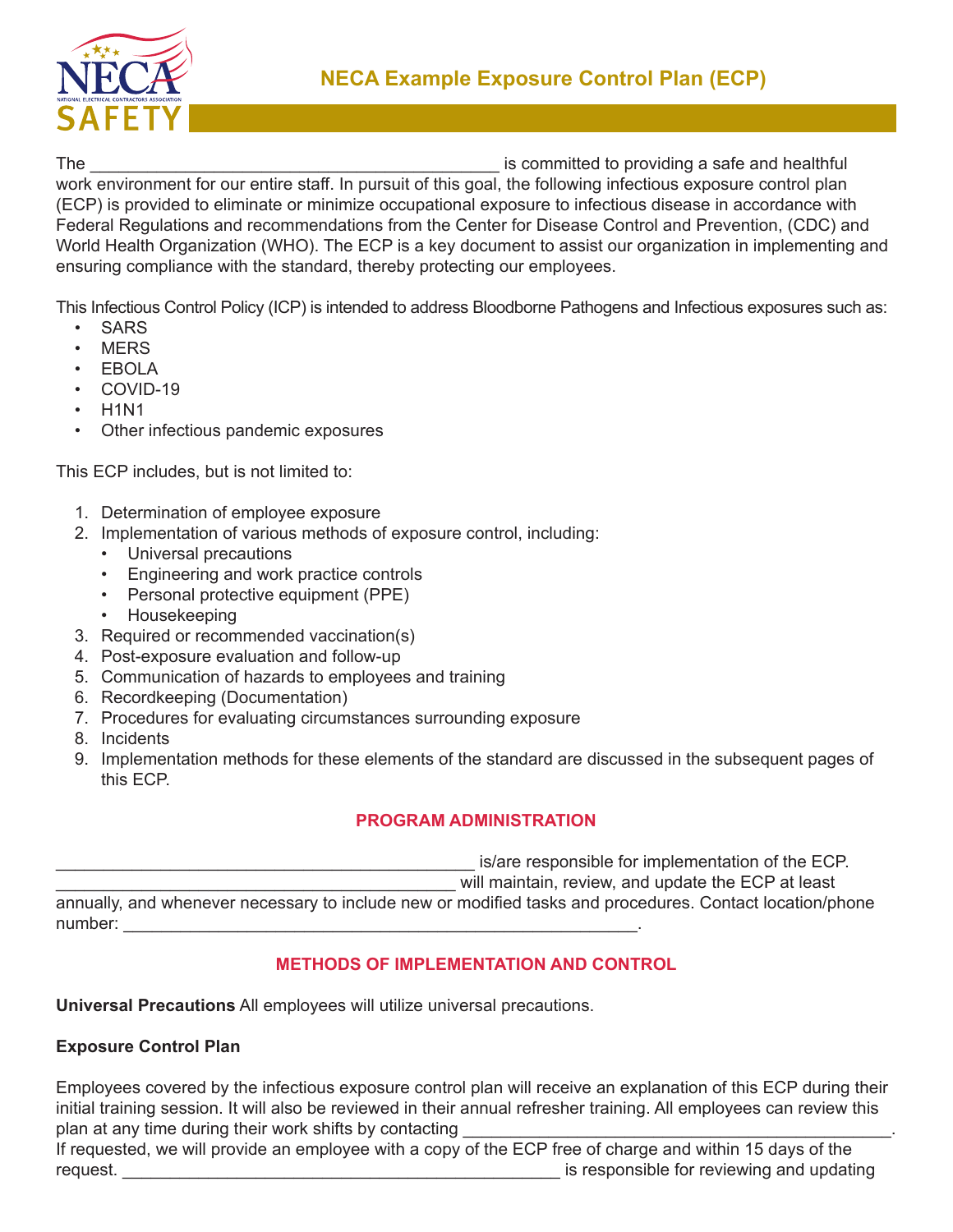

the ECP annually or more frequently if necessary, to reflect any new or modified tasks and procedures that affect occupational exposure and to reflect new or revised employee positions with occupational exposure.

### **Engineering Controls and Work Practices**

Engineering controls and work practice controls that may be used to prevent or minimize infectious exposure(s) are listed below:

- Employee Training
- Employee Access
- Medical Evaluations
- Personal Protective Equipment
- Site Specific Requirements
- Ventilation
- Job Rotation
- $\bullet$   $\qquad \qquad$  $\bullet$   $\qquad \qquad$

#### **Personal Protective Equipment (PPE)**

PPE is provided to our employees at no cost to them. Training in the use of the appropriate PPE for specific tasks or procedures is provided by (Name of responsible person or department).

The types of appropriate PPE available to employees are as follows:

- (gloves, eye protection, etc.)
- Safety Glasses/Faceshields
- Rubber Aprons
- Protective Glove, (Nitrile/Non-Allergenic)
- $\overline{\phantom{a}}$  ,  $\overline{\phantom{a}}$  ,  $\overline{\phantom{a}}$  ,  $\overline{\phantom{a}}$  ,  $\overline{\phantom{a}}$  ,  $\overline{\phantom{a}}$  ,  $\overline{\phantom{a}}$  ,  $\overline{\phantom{a}}$  ,  $\overline{\phantom{a}}$  ,  $\overline{\phantom{a}}$  ,  $\overline{\phantom{a}}$  ,  $\overline{\phantom{a}}$  ,  $\overline{\phantom{a}}$  ,  $\overline{\phantom{a}}$  ,  $\overline{\phantom{a}}$  ,  $\overline{\phantom{a$ •  $\overline{\phantom{a}}$  ,  $\overline{\phantom{a}}$  ,  $\overline{\phantom{a}}$  ,  $\overline{\phantom{a}}$  ,  $\overline{\phantom{a}}$  ,  $\overline{\phantom{a}}$  ,  $\overline{\phantom{a}}$  ,  $\overline{\phantom{a}}$  ,  $\overline{\phantom{a}}$  ,  $\overline{\phantom{a}}$  ,  $\overline{\phantom{a}}$  ,  $\overline{\phantom{a}}$  ,  $\overline{\phantom{a}}$  ,  $\overline{\phantom{a}}$  ,  $\overline{\phantom{a}}$  ,  $\overline{\phantom{a$

Proper PPE will be provided by the employer and can be obtained from the Foreman/Supervisor onsite. The company is responsible for ensuring that PPE is provided and available and that employees have been instructed in the proper donning, doffing and use of required PPE.

All employees using PPE must observe the following precautions:

- Wash hands immediately or as soon as feasible after removing gloves and/or other PPE.
- Remove PPE after it becomes contaminated and before leaving the work area.
- Used PPE may be disposed of in
- Wear appropriate gloves when it is reasonably anticipated that there may be hand contact with blood or other potential infectious material, and when handling or touching contaminated items or surfaces; replace gloves if torn, punctured or contaminated, or if their ability to function as a barrier is compromised.
- Utility gloves may be decontaminated for reuse if their integrity is not compromised; discard utility gloves if they show signs of cracking, peeling, tearing, puncturing, or deterioration.
- Never wash or decontaminate disposable gloves for reuse.
- Wear appropriate face and eye protection when splashes, sprays, spatters, or droplets of blood pose a hazard to the eye, nose, or mouth.
- Remove immediately or as soon as feasible any garment contaminated by blood or COVID-19 virus, in such a way as to avoid contact with the outer surface.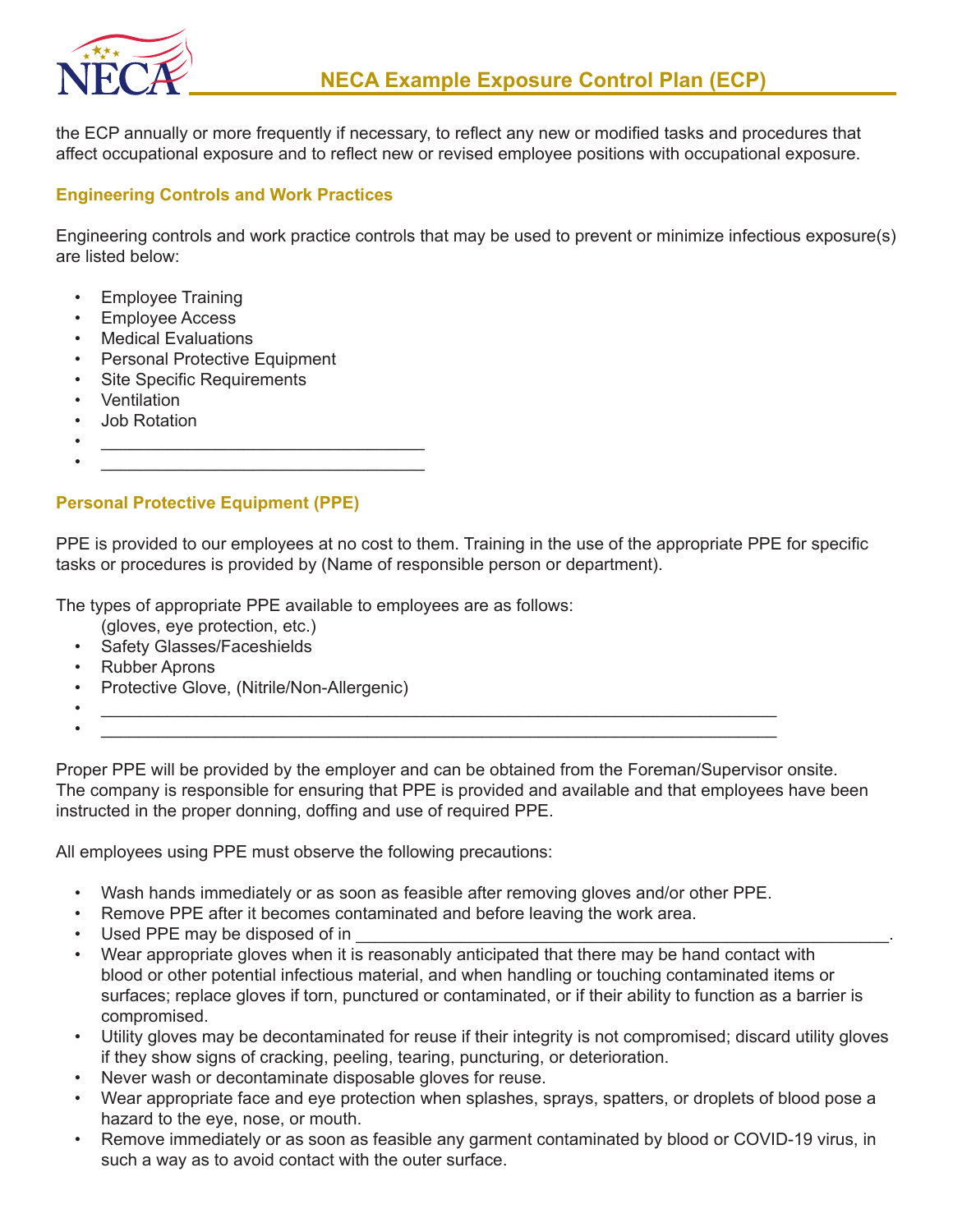

#### **POST-EXPOSURE MEDICAL EVALUATION AND FOLLOW-UP**

| Should an infectious exposure incident occur, please contact | at the |
|--------------------------------------------------------------|--------|
| following number                                             |        |

An immediately available confidential medical evaluation and follow-up will be conducted by

Following any possible infectious exposure on the job or following any initial first aid procedures, (clean the wound, flush eyes or other mucous membrane, etc.), the following activities will be performed:

• Document the routes of exposure and how the exposure occurred.

\_\_\_\_\_\_\_\_\_\_\_\_\_\_\_\_\_\_\_\_\_\_\_\_\_\_\_\_\_\_\_\_\_\_\_\_.

- Identify and document the source individual (unless the employer can establish that identification is infeasible or prohibited by state or local law).
- Obtain consent and make arrangements to have the source individual tested as soon as possible to determine HIV, HCV, HBV or COVID-19 virus infectivity; document that the source individual's test results were conveyed to the employee's health care provider.
- If the source individual is already known to be HIV, HCV and/or HBV COVID-19 virus positive, new testing need not be performed.
- Assure that the exposed employee is provided with the source individual's test results and with information about applicable disclosure laws and regulations concerning the identity and infectious status of the source individual (e.g., laws protecting confidentiality).
- After obtaining consent, collect exposed test samples as soon as feasible after exposure incident, and test blood for HBV, HIV or COVID-19 virus serological status
- If the employee does not give consent for HIV or COVID-19 virus serological testing during collection of blood for baseline testing, preserve the baseline blood sample for at least 90 days; if the exposed employee elects to have the baseline sample tested during this waiting period, perform testing as soon as feasible.

#### **EMPLOYEE TRAINING**

All employees who have occupational infectious exposures and/or exposure to bloodborne pathogens COVID-19 virus or exposures as indicated above shall receive initial and annual training conducted by  $\Box$ 

All employees who have occupational exposure to bloodborne pathogens or exposures as indicated above receive training on the epidemiology, symptoms, and transmission of bloodborne pathogen and diseases. In addition, the training program covers, at a minimum, the following elements:

- a copy and explanation of the OSHA standard
- an explanation of our ECP and how to obtain a copy
- an explanation of methods to recognize tasks and other activities that may involve exposure, including what constitutes an exposure incident
- an explanation of the use and limitations of engineering controls, work practices, and PPE
- an explanation of the types, uses, location, removal, handling, decontamination, and disposal of PPE